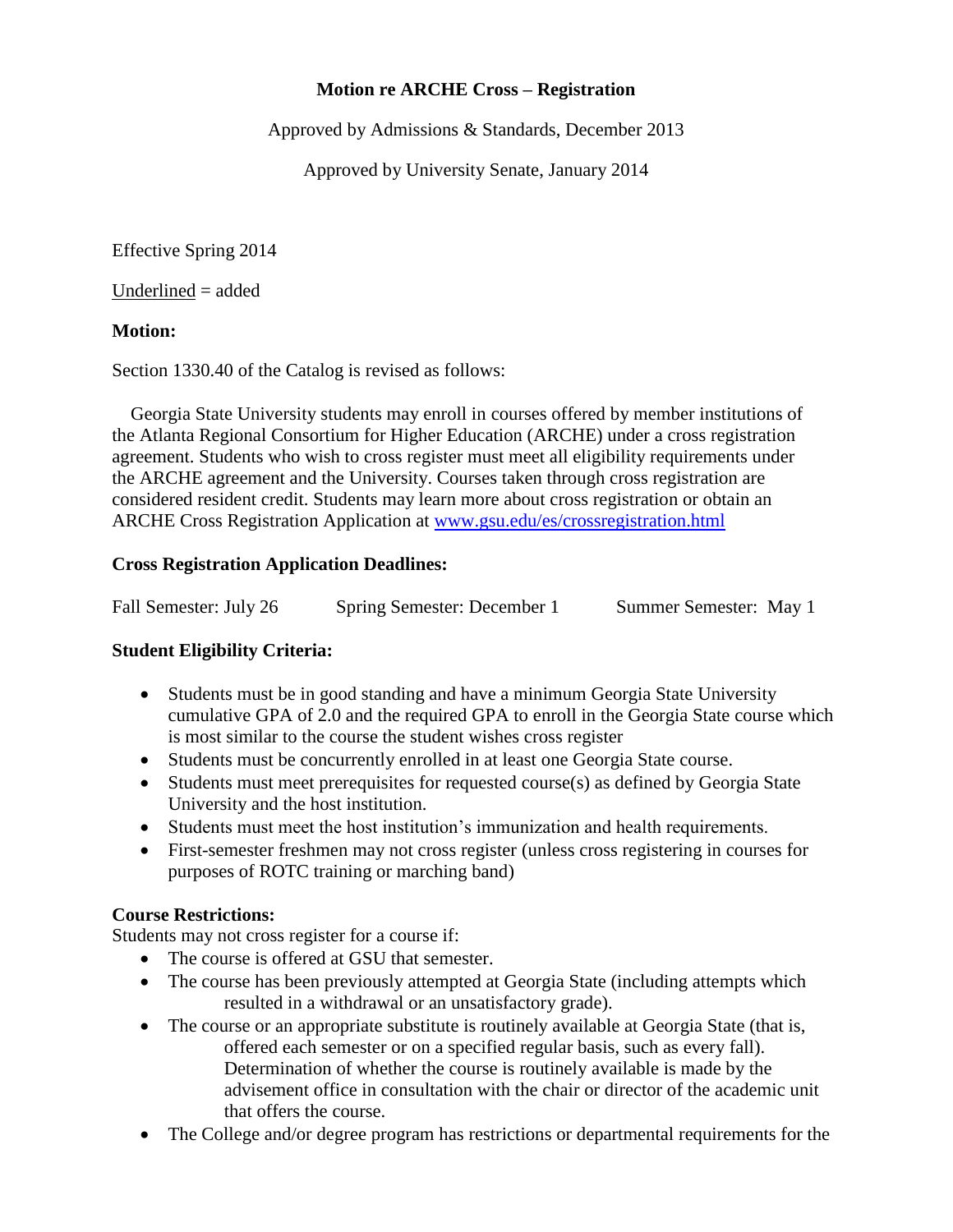specific course.

 The student expects to graduate fromGSU during the semester the student wishes to cross register a course.

Students are limited to two cross-registered courses per semester, and the combined course load at Georgia State University and the host institution may not exceed 18 credit hours. The student's transfer credit, cross registration credit, and credit by examination applicable to their degree program may not exceed 75 percent of their degree requirements.

#### **Procedures:**

Students who wish to cross register must complete and submit an ARCHE Cross Registration Application to the Enrollment Services Center, room 227, Sparks Hall. Cross Registration Applications are available online: www.gsu.edu/es/crossregistration.html.

Students who wish to take academic courses at an ARCHE institution must obtain Written approval in advance from the Student Advisement Center or the Office of Academic Assistance in the student's college. Course outlines (syllabi) and catalog information may be required so content can be evaluated before approval is granted by the Office of Academic Assistance.

Students are not allowed to pre-register in courses they wish to cross register. Once all approvals have been obtained, the host institution's Cross Registration Coordinator will register students for the approved course(s) on a space-available basis after the host institution's regularly enrolled or continuing students have had first priority for registration. The host institution's Cross Registration Coordinator will inform the student of approval and registration status.

Georgia State University's students will pay Georgia State University's tuition and fee rates via PAWS. However, special fees (lab fees, parking and equipment lease) and security deposits must be paid to the host institution.

Students must abide by all host institutions' policies and schedules regarding grades, exam dates, absences, and add/drop/withdrawal deadlines. To withdraw from a course, both Georgia State University and the host institution's withdrawal procedures must be followed. Changes in registration must be approved by Georgia State University and the host institution's Cross Registration Coordinators.

Upon completion of the course, the host institution's Cross Registration Coordinator will send a final transcript to Georgia State University. Students who receive a grade of Incomplete at a host institution should recognize that the time limit for removal of a grade of Incomplete must not exceed Georgia State University's deadline for removal of a grade of incomplete (see section1350.30 Changes in Grade). It is the student's responsibility to request an official transcript from the host institution once the grade of Incomplete has been satisfied and a final grade has been assigned.

Students must complete a new ARCHE Cross Registration Application for any subsequent term.

Cross registration is available in the summer on a limited basis. Consult the Office of the Registrar for more information. The participating ARCHE member institutions are: Agnes Scott College, Atlanta College of Art, Brenau University, Clark Atlanta University, Clayton State University, Columbia Theological Seminary, Emory University, Georgia Gwinnett College, Georgia Institute of Technology, Interdenominational Theological Center, Kennesaw State University, Mercer University Atlanta Campus, Morehouse College, Morehouse School of Medicine, Oglethorpe University, Savannah College of Art and Design –Atlanta, Southern